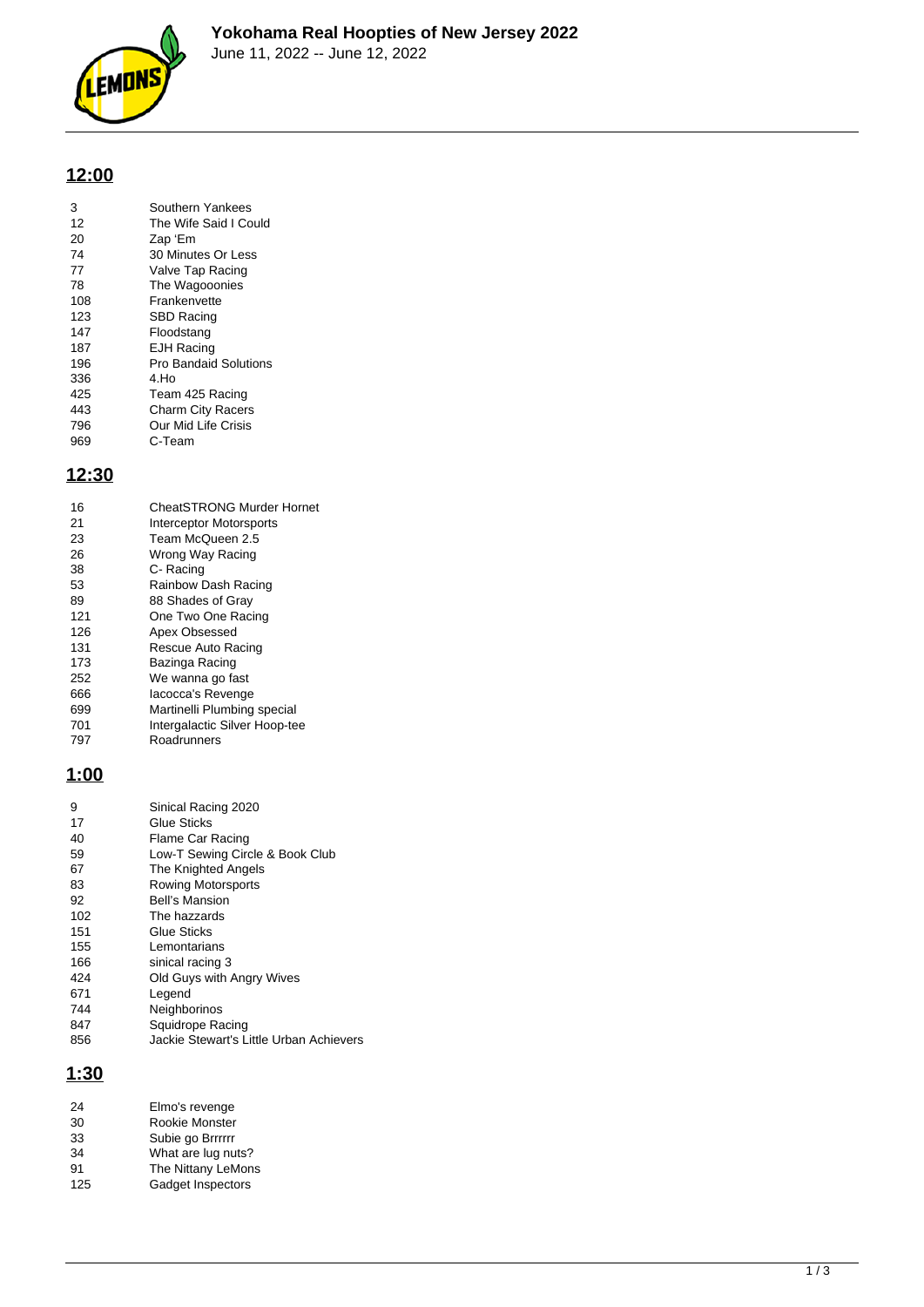

#### **Yokohama Real Hoopties of New Jersey 2022**

June 11, 2022 -- June 12, 2022

| 133 | Stoney racing                                   |
|-----|-------------------------------------------------|
| 188 | AA Racing                                       |
| 235 | <b>Prompt Critical</b>                          |
| 363 | EL chupacabra (team formerly know as la fiesta) |
| 401 | Rust In The Wind                                |
| 440 | Punisher GP                                     |
| 570 | Walk of Shame Racing II                         |
| 717 | The Crocs                                       |
| 777 | The Folly from Mount Holly                      |
| 822 | Bee Team                                        |
|     |                                                 |

### **2:00**

| 7   | <b>Team Duty</b>                       |
|-----|----------------------------------------|
| 11  | MarioKart Driving School //Bratva      |
| 13  | Polaks Must Win Race Team              |
| 43  | 3 Pedal Mafia                          |
| 63  | BRF                                    |
| 73  | Sir Jackie Stewart's Coin Purse Racing |
| 95  | The Slow and Mello                     |
| 99  | FRS's Ugly Uncle                       |
| 110 | Afterbummer                            |
| 143 | <b>BRF Racing</b>                      |
| 181 | Hopes & Dreams Racing                  |
| 199 | FRS Ugly Uncle 2                       |
| 500 | Flatball Racing                        |
| 609 | <b>Cheesebolt Enterprises</b>          |
| 708 | Cardorks Rebooted                      |
| 888 | Mome Rath Racing                       |

# **2:30**

| 5   | Duhhh-kota                                                                                                                                  |
|-----|---------------------------------------------------------------------------------------------------------------------------------------------|
| 14  | <b>Team Farfrumwinnin</b>                                                                                                                   |
| 44  | Mr H Motorsports                                                                                                                            |
| 55  | @P1Exotics                                                                                                                                  |
| 57  | Lemon Law Racing                                                                                                                            |
| 82  | <b>B.A.R.F Motorsports</b>                                                                                                                  |
| 84  | <b>Altimate Warrior Racing</b>                                                                                                              |
| 93  | Lose Armada                                                                                                                                 |
| 111 | Silent But Deadly Racing Space Pants Division                                                                                               |
| 130 | <b>Gription Motorsports</b>                                                                                                                 |
| 253 | Church of Focism                                                                                                                            |
| 268 | <b>Baltimorons</b>                                                                                                                          |
| 524 | I'm too busy to work on the team car but I found time to race<br>someone else's car cuz I'm a douche with a 100k Porsche and<br>75000 miata |
| 531 | Turtle Eclipse of the Heart                                                                                                                 |
| 616 | Garage Heroes (in training)                                                                                                                 |
| 808 | Fools with tools                                                                                                                            |
|     |                                                                                                                                             |

#### **3:00**

| 6   | Zero Energy Racing          |
|-----|-----------------------------|
| 27  | BoMoGe                      |
| 46  | Brooklyn Bomb Squad         |
| 81  | Team xr                     |
| 100 | WTFlorida Racing            |
| 101 | Back Again                  |
| 146 | <b>PCA Rejected</b>         |
| 222 | Monkey House Racing         |
| 262 | Vermont Bert One            |
| 314 | The Science Project         |
| 461 | Flagger Fan Club            |
| 555 | Snap-off                    |
| 733 | Great Globs of Oil //Bratva |
| 737 | <b>Team Sputnik</b>         |